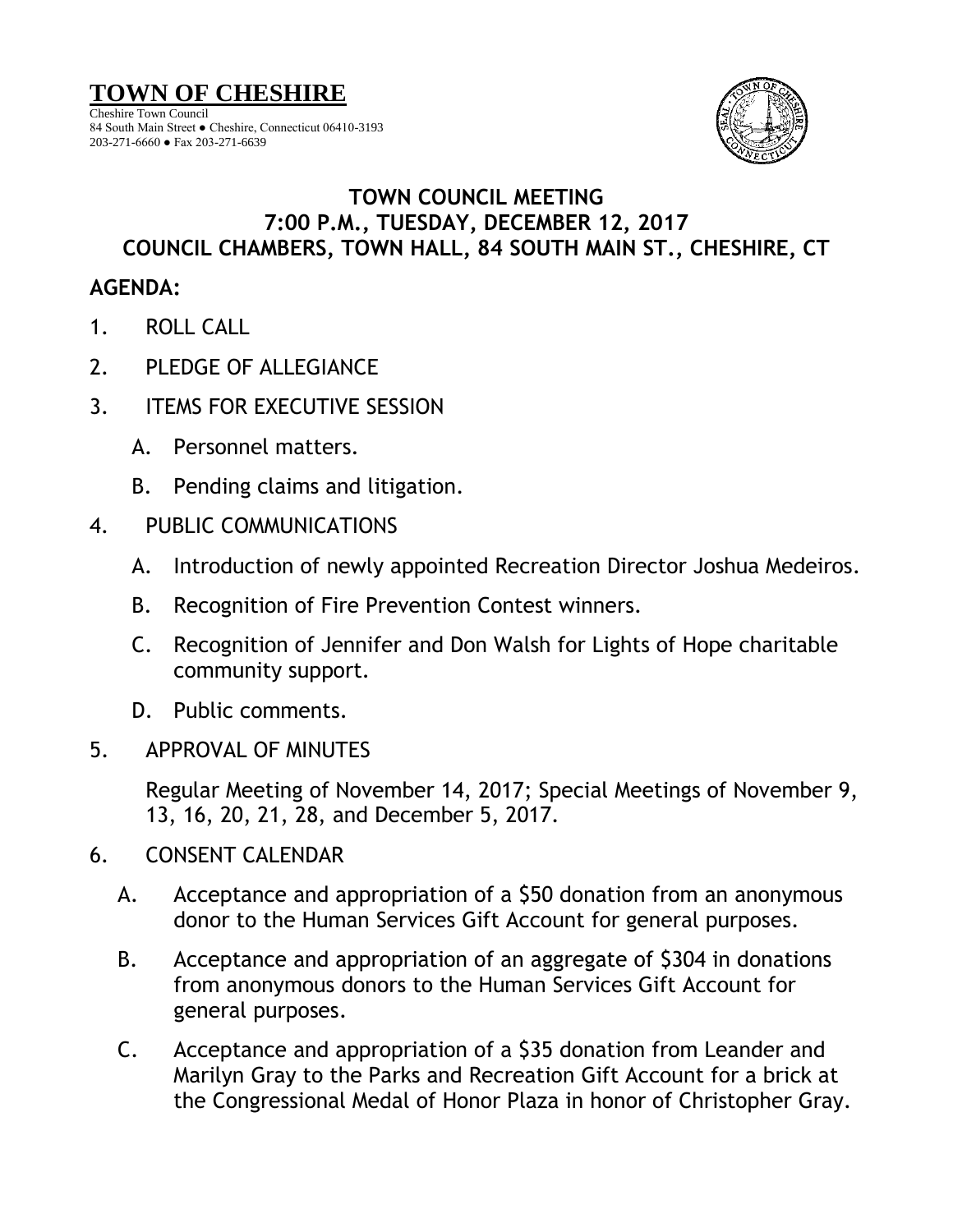- D. Acceptance and appropriation of a \$1,068.77 donation from Liberty Bank to the Human Services Gift Account for general purposes.
- E. Acceptance and appropriation of a \$114.00 donation from Town Hall Dress Down Days to the Human Services Gift Account for general purposes.
- F. Acceptance and appropriation of a \$100 donation from James and Jayne O'Brien to the Library Gift Account for the purchase of library materials, furniture and computers.
- G. Acceptance and appropriation of a \$50 donation from Dale D. Mantell in memory of Joyce Korten to the Library Gift Account for the purchase of library materials, furniture and computers.
- H. Acceptance and appropriation of a \$100 donation from Lisa Pattin in memory of Howard Thiery to the Library Gift Account for the purchase of library materials, furniture and computers.
- I. Acceptance and appropriation of a \$250 donation from Harold and Karen Kramer in memory of Judith Dreher to the Library Gift Account for the purchase of library materials, furniture and computers.
- J. Acceptance and appropriation of a \$50 donation from Lori Braun to the Library Gift Account for the purchase of library materials, furniture and computers.
- K. Acceptance and appropriation of a \$100 donation from Maria Brandriff to the Library Gift Account for the purchase of library materials, furniture and computers.
- L. Acceptance and appropriation of a \$25 donation from Margaret Boucher to the Library Gift Account for the purchase of library materials, furniture and computers.
- M. Acceptance and appropriation of a \$10 donation from Martin Cobern to the Library Gift Account for the purchase of library materials, furniture and computers.
- N. Acceptance and appropriation of an aggregate donation of \$855 in memory of Beverly Maconi from Lois McClusky, Barbara Brandolini, New England Low Vision, Michael and Kathy Fuss, Steven Bouchard, Lisa Schweitzer, Laura (Shertzer) and Tim Clevenger, Mike and Joann Bouchard, David and Donna Lippy and Marie Hirschfeld to the Library Gift Account for the purchase of library materials, furniture and computers.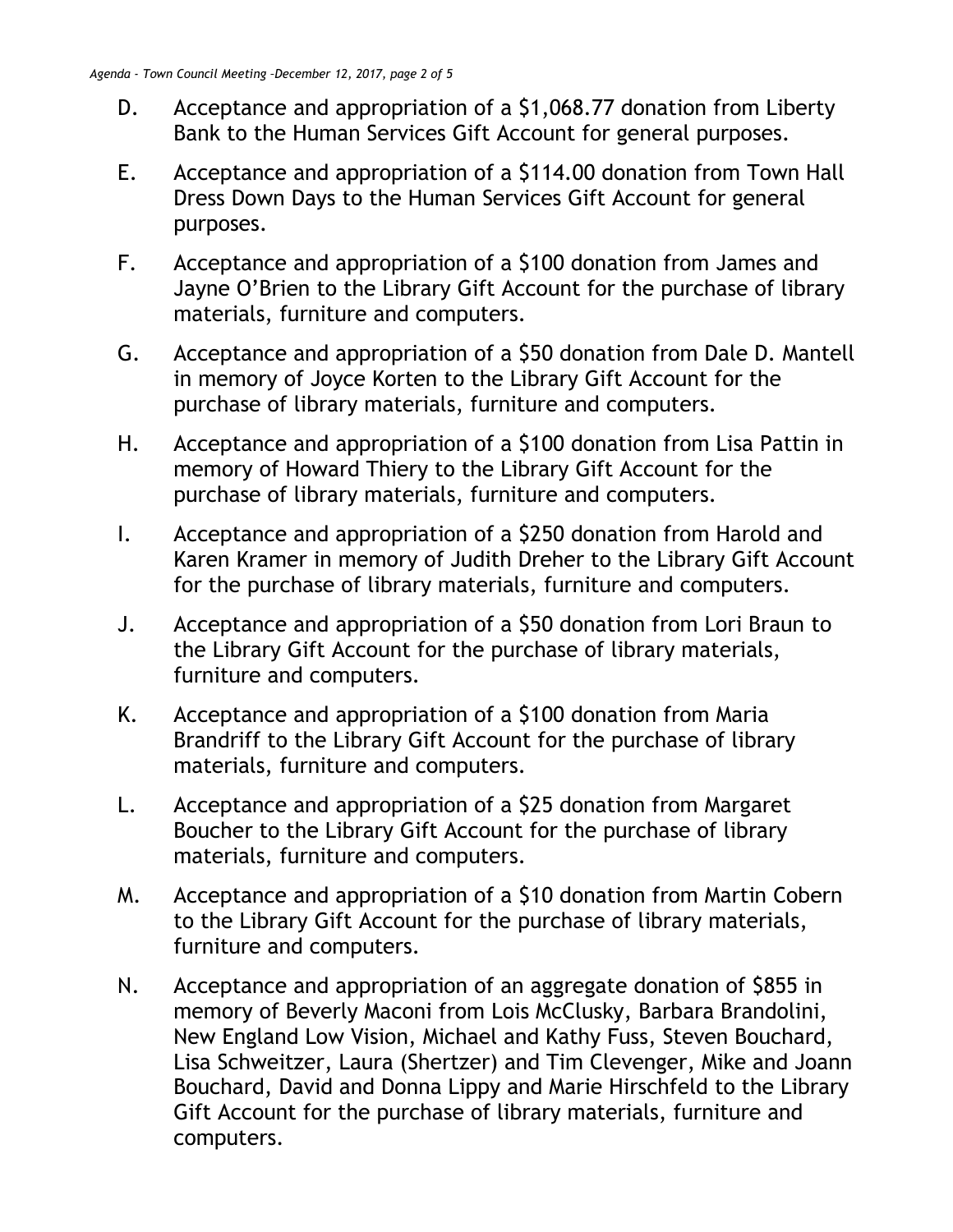- O. Acceptance and appropriation of a \$250 donation from Cathleen Devlin to the Cheshire Fuel Bank Account.
- P. Acceptance and appropriation of a \$30 donation from Severino and Nicoletta Fasulo to the Human Services Gift Account for the Senior Center.
- Q. Acceptance and appropriation of a \$50 donation from Joseph and Marni Baroli in memory of Shirley Bobok to the Human Services Gift Account for the Senior Center.
- R. Acceptance and appropriation of a \$20 donation from Barbara A. Cyr in memory of Shirley Bobok to the Human Services Gift Account for the Senior Center.
- S. Acceptance and appropriation of a \$50 donation from Robert W. Chiesa to the Human Services Gift Account for the Senior Center.
- T. Acceptance and appropriation of a \$100 donation from Cathleen M. Devlin to the Cheshire Human Services Jitney Bus Fund.
- U. Acceptance and appropriation of a \$250 donation from Cathleen Devlin in honor of Joan Devlin to the Library Gift Account for the purchase of library materials, furniture and computers.
- V. Acceptance and appropriation of a \$5 donation from the Cheshire Pizza contest to the Youth Services Gift Account for general purposes.
- W. Authorization to apply for a \$5,000 Connecticut State Targeted Response to the Opioid Crisis Community Mini Grant.
- X. Authorization to apply for the annual Department of Mental Health and Addiction Services Local Prevention Council Grant for \$5,342 for youth substance abuse prevention programs.
- 7. ITEMS REMOVED FROM CONSENT CALENDAR
- 8. OLD BUSINESS
	- A. Discussion of Legislative package.
- 9. NEW BUSINESS
	- A. Discussion re: impact of State budget on Town operating budget.
	- B. Acceptance and appropriation of a \$12,500 donation from Cheshire's Lights of Hope to the Human Services Gift Account for general purposes.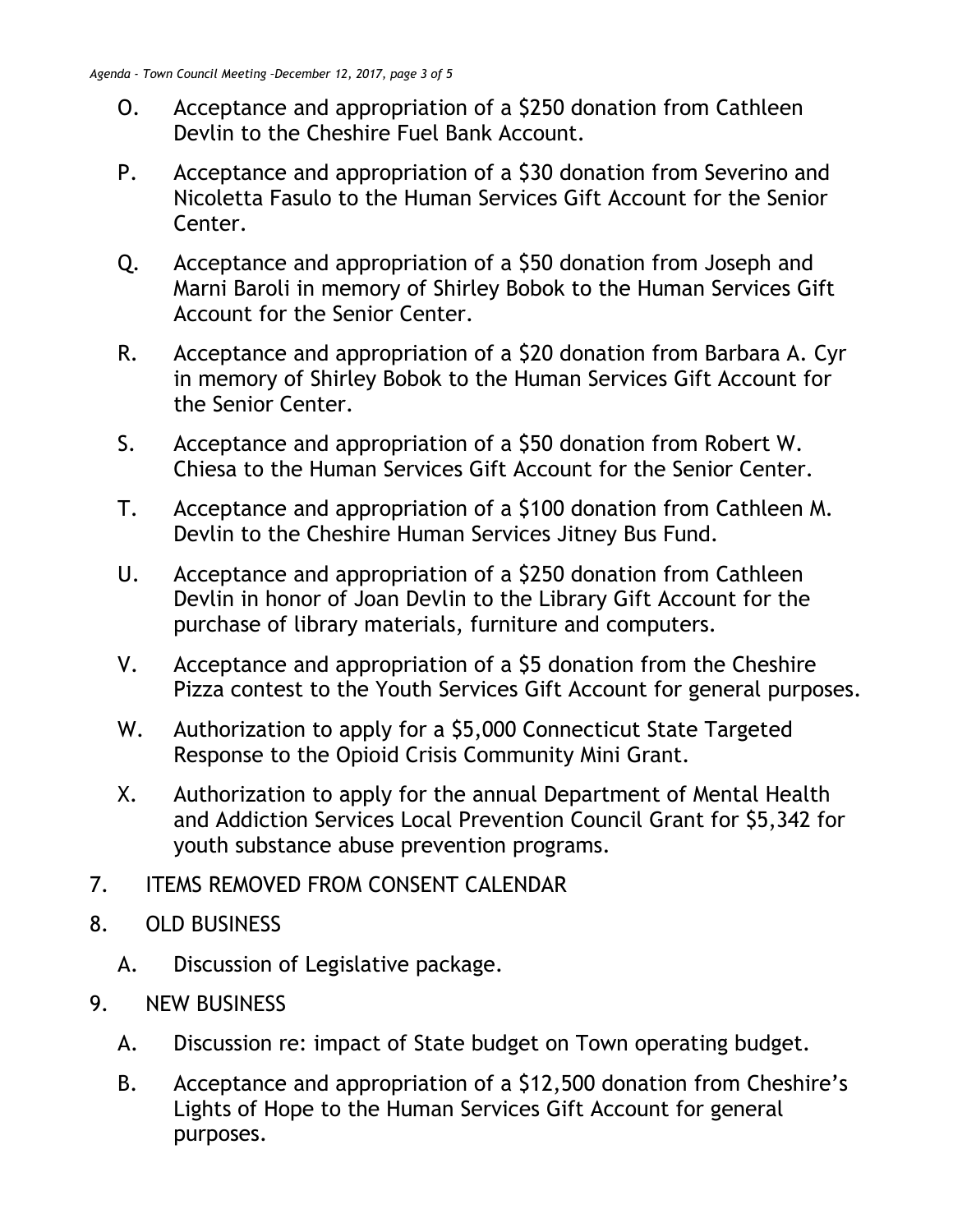- C. Adoption of Town Council Rules of Procedure.
- D. Campion Ambulance contract extension.
- E. Authorization to award Norton lavatory renovations rebid.
- F. Authorization to award design work for Doolittle Elementary School kitchen and cafeteria renovations.
- G. Approval of ICMA RC five year commitment.
- H. Capital projects recommended for referral to the Public Building Commission.
	- i. Library roof.
	- ii. Norton and Doolittle Elementary School bathroom renovations.
	- iii. Various Parks bathroom renovations.
- I. Creation of a study group to review and recommend revisions to the current Public Building Commission ordinance.
- 10. TOWN MANAGER REPORT AND COMMUNICATIONS
	- A. Monthly Status Report.
	- B. Department Status Reports: Police, Fire, Fire Marshal.
- 11. REPORTS OF COMMITTEES OF THE COUNCIL
	- A. Chairman's Report.
		- i. Referral of building permit late fee charge to the Ordinance Review Committee.
		- ii. Referral of Charter Revision Commission ordinance recommendations to the Ordinance Review Committee.
		- iii. Referral of Inland Wetlands permit violation penalty to the Ordinance Review Committee.
	- B. Miscellaneous.
- 12. MISCELLANEOUS AND APPOINTMENTS
	- A. Liaison Reports.
	- B. Appointments to Boards and Commissions.